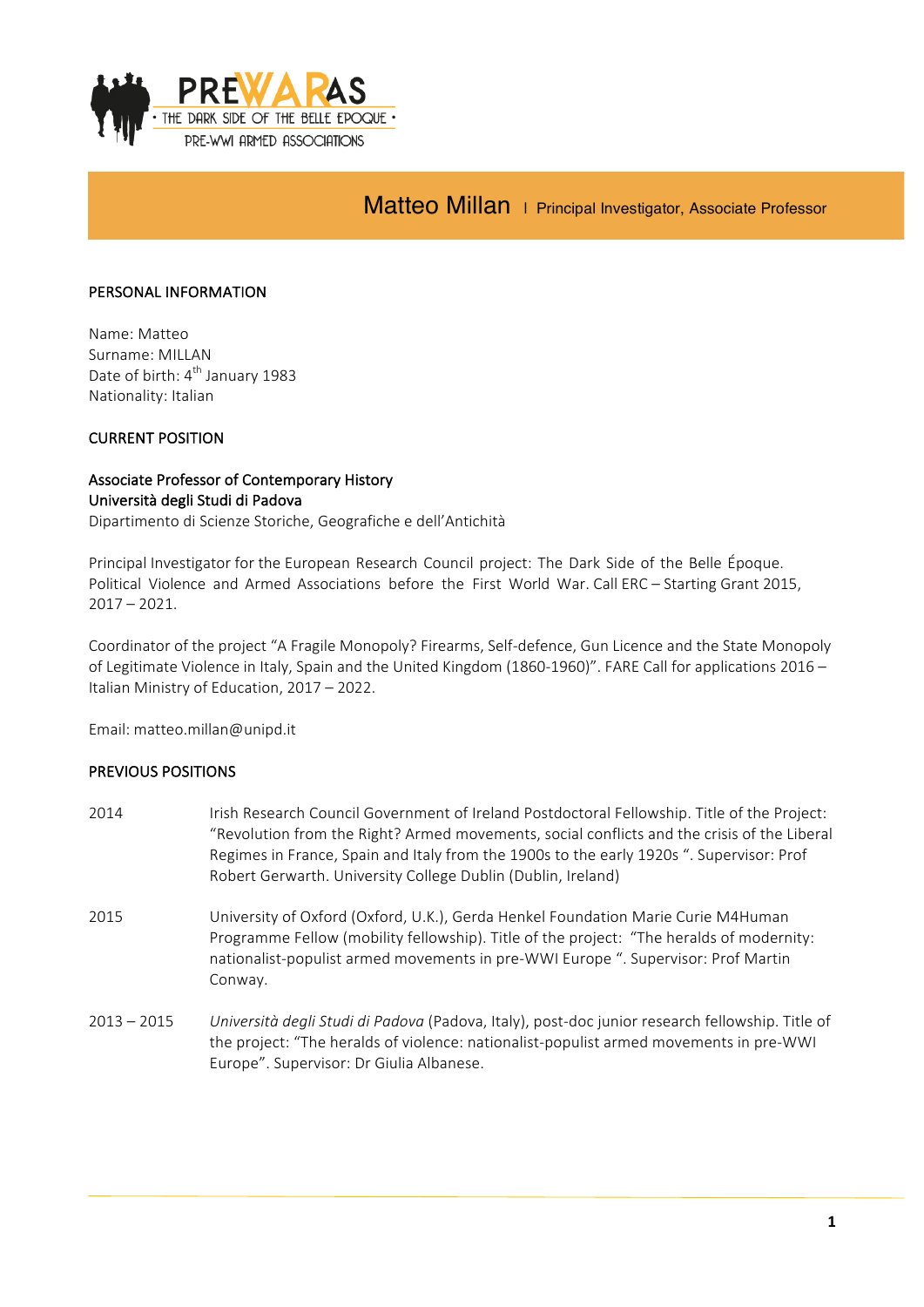### EDUCATION

| 2011 | PhD in Historical Sciences at the University of Padua (Padova, Italy), research project about<br>the anthropological and sociological aspects of the Fascist Squadrism: "The essence of<br>Fascism. The squadrismo between terrorism and normalization. 1919-1932". Tutor: Prof.<br>Carlo Fumian. Examination Board: Prof Emilio Gentile (chair), Prof Salvatore Lupo, Prof<br>Marco Palla. Vote: Excellent |
|------|-------------------------------------------------------------------------------------------------------------------------------------------------------------------------------------------------------------------------------------------------------------------------------------------------------------------------------------------------------------------------------------------------------------|
| 2010 | PhD mobility for study and research purposes to the University of Oxford (Oxford, U.K.),<br>Balliol College. Attendance of seminars and lessons, work on the PhD research project,<br>Supervisor: Dr Martin Conway                                                                                                                                                                                          |
| 2007 | Master degree in Modern and Contemporary History at the University of Padua (Padova,<br>Italy), thesis on contemporary history titled "Between Italy and Switzerland: the<br>information network of the Resistance in 1943-1945". ("Tra Italia e Svizzera. La rete<br>informativa della Resistenza. 1943-1945"), first-class degree (110 and honours). Supervisor:<br>Prof Silvio Lanaro                    |
| 2005 | Bachelor degree in History, at the University of Padua (Padova, Italy), thesis on<br>contemporary history titled "Intelligence services in Italy between 1940 and 1970" ("I<br>servizi segreti in Italia. 1940-1970"), first-class degree (110 and honours). Supervisor: Prof<br>Carlotta Sorba.                                                                                                            |

# LECTURES, TALKS AND CONFERENCE PARTICIPATION (Selection)

| 2019 | The Role and Impact of Armed Associationism in Europe before the First World War',<br>'Rethinking Modern Europe Seminar Series', Institute for Historical Research, London,<br>15.5.2019                                                                                                                                           |
|------|------------------------------------------------------------------------------------------------------------------------------------------------------------------------------------------------------------------------------------------------------------------------------------------------------------------------------------|
| 2019 | 'Opening remarks' to the ERC-PREWArAs-École Française de Rome joint workshop 'Armed<br>Groups, Organised Violence and the Euro-Mediterranean Spaces (1870-1914)', Rome, EFR,<br>Italy, 23.1.2019                                                                                                                                   |
| 2018 | 'Le Côté Obscur de la Belle Époque. Violence politique et groupes armés en Europe',<br>Seminar series 'Radicalités et violences politiques', University of Paris IV Sorbonne, Paris,<br>France, 11.12.2018                                                                                                                         |
| 2018 | 'Different Paths of Re-militarisation: Paramilitarism, Vigilantism and Armed Conflicts in<br>Europe after the Great War. A Comparative and Long-Term Perspective', Conference<br>'Surveying a Time Threshold. The meaning of 1918 in European and Global Perspective",<br>Austrian Academy of Sciences, Vienna, Austria, 6.11.2018 |
| 2018 | 'Opening remarks' to the ERC-PREWArAs-Oxford joint workshop 'Industrial vigilantism,<br>strikebreaking and patterns of anti-labour violence, 1890s-1930s', Oxford History Faculty,<br>Oxford, UK, 23-24.10.2018                                                                                                                    |
| 2018 | 'Domestic threats? The impact of social conflicts and private policing on state legitimacy<br>before (and after) the Great War', Conference 'Borders in Arms. Political Violence in                                                                                                                                                |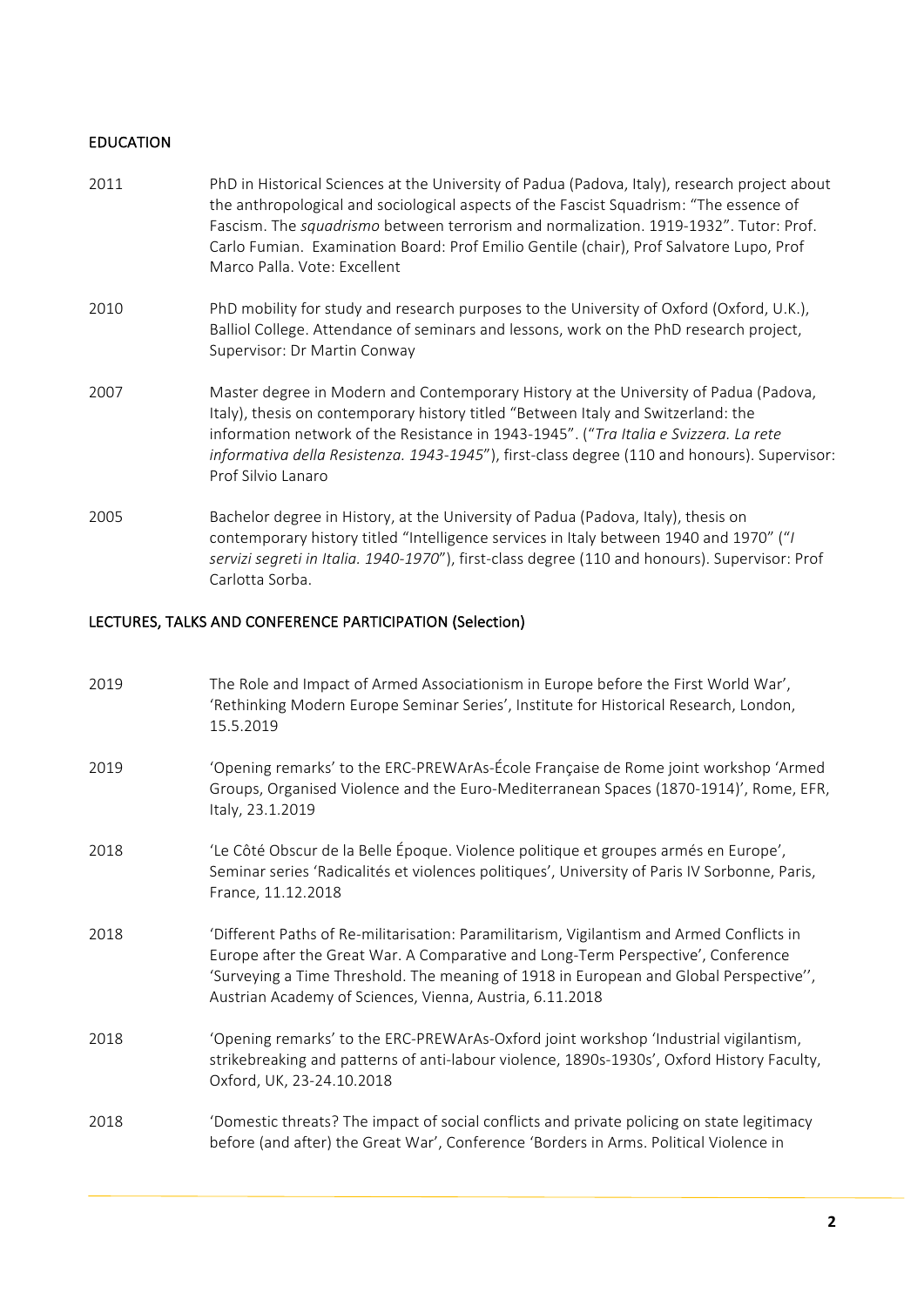|      | Northern Adriatic, 1914-1941', Center for Scientific Research, Koper, Slovenia, 24-<br>25.5.2018                                                                                                                                                                                                                                                                          |
|------|---------------------------------------------------------------------------------------------------------------------------------------------------------------------------------------------------------------------------------------------------------------------------------------------------------------------------------------------------------------------------|
| 2017 | 'A false problem? Political violence and armed associations in Fin de siècle Europe', ERC-<br>PREWArAs Workshop 'Armed Groups and Political Violence in Belle Époque Europe',<br>University of Padova, Italy, 12-13.12.2017                                                                                                                                               |
| 2017 | 'An Italian Paradox? The Contested Meanings of Victory and Defeat in Post-First World War<br>Italy', Workshop 'Cultures of Victory', National University of Ireland, Maynooth, Ireland, 16-<br>18.11.2017                                                                                                                                                                 |
| 2016 | "We are ready to defend our lives and freedom". Political violence, armed associations and<br>the crisis of the State in Spain, Italy and France before the Great War ", UCD Centre for War<br>Studies Seminar, University College Dublin, Dublin, Ireland, 15.09.2016                                                                                                    |
| 2015 | "Forerunners of the Great War? Images of the internal enemy, fear of revolution and forms<br>of mobilisation among the Italian middle-classes in the years preceding the First World<br>War", International Postgraduate Workshop Connecting New Approaches on the First<br>World War in the Wake of the Centenary, Maison Française d'Oxford (Oxford, UK),<br>15.12.2016 |
| 2015 | "To defend freedom and humaneness. Counter-revolutionary practices and political<br>cultures of Italian propertied classes in the Po Valley (1900-1921)", Globalising the History<br>of Revolutions, University College Dublin (Dublin, Ireland), 23/24.10.2015                                                                                                           |
| 2015 | "The Dark Side of the Belle Époque. Emotions, practices and political cultures of propertied<br>classes in pre-1914 Europe", "Writing the history of emotions", Workshop, with Barbara<br>Rosenwein and Ute Frevert, University of Oxford (Oxford, UK), 12.05.2015                                                                                                        |
| 2015 | "We are living dreadful times: it is not an agricultural strike, but true bolshevism. Emotions,<br>practices and political cultures of agrarian middle-classes in the Po Valley (1900-1921)",<br>International Colloquium on Political Violence (Lisbon, Portugal), 12-14.03.2015                                                                                         |
| 2014 | "The heralds of violence: political violence and social conflict in pre-WW1 Italy, France and<br>Spain", Padua-Oxford joint workshop, University of Oxford (Oxford, UK), 23-24.09.2014                                                                                                                                                                                    |
| 2014 | "Garantía de orden, fuente de trabajo y vinculo de paz: the Armed Somatén of Catalonia at<br>the beginning of the 20th Century", Annual meeting of the Association for Spanish and<br>Portuguese Historical Studies (Modena, Italy), 26-29.06.2014                                                                                                                        |
| 2013 | "The policy of macabre: the pictures of the black-shirts killed in early 1920s", Association<br>for the Study of Modern Italy Annual Conference "Iconic Imagines in Modern Italy: Politics,<br>Culture and Society" (London, U.K.), 22-23.11.2013                                                                                                                         |
| 2013 | "Dead Fascist Bodies: The Macabre Pictures of Blackshirts Killed in Italy in the early 1920s",<br>Modern European History Seminar, University of Oxford (Oxford, UK), 21.11.2013                                                                                                                                                                                          |
| 2011 | "The healthiest part of the bourgeoisie. The anti-democratic ideology of the middle class<br>and the birth of Fascism", Colloquium "Evolution, Revolution or Devolution? Reflections on<br>the Italian Right, 1861-2011", University of Durham (Durham, UK), 04-05.11.2011                                                                                                |